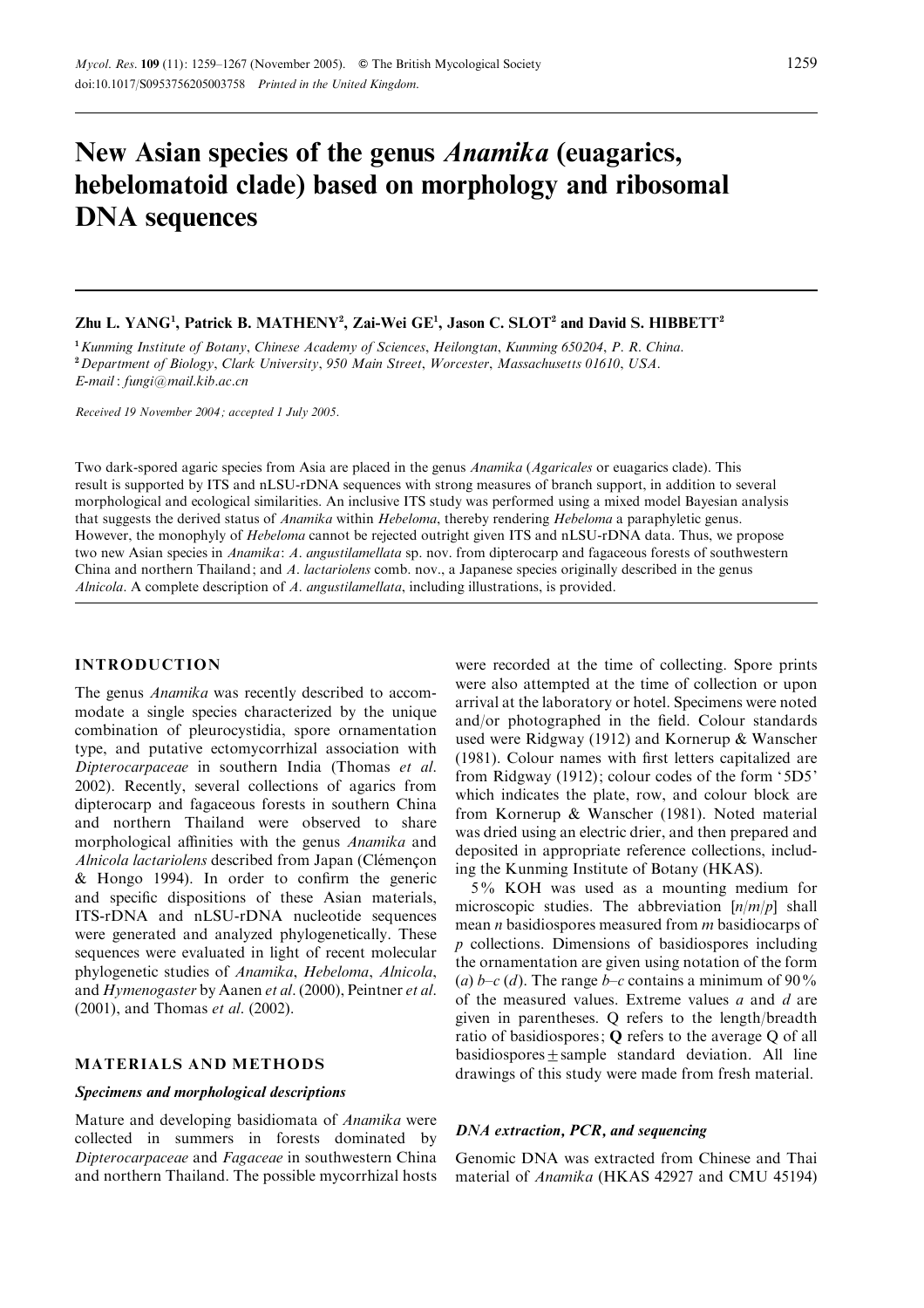and the isotype of the Japanese Alnicola lactariolens (HC 88/95, LAU). Additional material also used in this study includes: Hebeloma velutipes (AFTOL-ID 980, WTU), Agrocybe praecox (AFTOL-ID 728, WTU), Hypholoma sublateritium (AFTOL-ID 597, Clark Fungal Herbarium), and Stropharia ambigua (AFTOL-ID 726, WTU). DNA was isolated with a SDS miniprep following the protocol of Wang, Binder & Hibbett (2002) or using the E.Z.N.A. Fungal DNA Kit (Omega Bio-tek, Doraville, GA). ITS1, the 5.8S rRNA, and ITS2 were amplified as a single amplicon using primers ITS1F and ITS4 (White et al. 1990, Gardes & Bruns 1993). nLSU-rDNA was amplified using primers LR0R and LR7 or LR5 (Vilgalys & Hester 1990). PCR products were purified using a QIAquick PCR purification kit (Qiagen Science, MD). Sequencing was performed using a Big-dye terminator cycle sequencing kit (Applied Biosystems, Foster City, CA) following the manufacturer's protocol. Sequencing primers for the ITS regions included ITS1F, ITS4, ITS2, and/or 5.8SR (White et al. 1990, Gardes & Bruns 1993, http:// www.biology.duke.edu/fungi/mycolab/primers). Sequencing primers for the nLSU region included LR0R, LR7, LR3R, LR5, and LR16 (Vilgalys & Hester 1990, http://www.biology.duke.edu/fungi/ mycolab/primers). Sequencing reactions were purified using Pellet Paint (Novagen, Madison, WI, USA) and were run on an Applied Biosystems 377 XL automated DNA sequencer. Sequence chromatograms were compiled with Sequencher 4.1 software (GeneCodes, Ann Arbor, MI). Both ITS and nLSU sequences were generated for the taxa enumerated above and have been deposited in GenBank: new ITS accession nos include: AY575917, AY575919, and AY818348–AY818352; and new nLSU accession numbers include AY646101, AY635774, AY646102, AY745703, AY575918, AY575919 (combined with ITS), and AY818353.

#### Phylogenetic analysis

Our ITS sequences were aligned manually in MacClade 4.0 (Maddison & Maddison 2000) with the data set of Aanen et al. (2002), which was downloaded from TreeBASE (accession M613) (http://www.treebase.org/ treebase/). We supplemented this alignment with ITS sequences available on GenBank of six Alnicola  $(=Naucoria)$  species, including one previously published in Martin & Moreno (2001), eleven Hymenogaster ITS sequences of Peintner et al. (2001), and the ITS sequence of Anamika indica (Thomas et al. 2002). This inclusive taxon sampling was necessary to evaluate the monophyly of Anamika, Alnicola, and Hebeloma. Characters too ambiguous to align were excluded. Gaps were scored as missing data. The alignment is available at TreeBASE (accession no. SN1827).

Both ITS and nLSU sequences were assembled manually into a data set with ITS and nLSU sequences of those taxa in Fig. 11 of Thomas et al. (2002) to

evaluate further the position of Anamika in relation to Hebeloma and Alnicola using more characters than ITS could provide. These data were also used to evaluate the sister group to the hebelomatoid clade of Moncalvo et al. (2002) (alignment also deposited at TreeBASE as SN1827). To facilitate this alignment, the two Cortinarius taxa of Fig. 11 were excluded and Gymnopilus taxa were used instead as outgroups. All gaps were recorded as missing data.

Phylogenetic analyses of the inclusive ITS data set (75 taxa) were carried out in MrBayes 3.0 (Ronquist & Huelsenbeck 2003). Separate best-fit models to ITS1, the 5.8S rRNA, and ITS2 were estimated using Modeltest 3.0 (Posada & Crandall 1998, 2001). Separate models were then applied to the partitioned ITS data set in MrBayes using a Bayesian method of phylogenetic inference (Huelsenbeck et al. 2001, 2002, Archibald et al. 2003). A preliminary run of 1 M generations using six Metropolis-Coupled Monte Carlo Markov chains (default heating temperature set to 0.2) was done to estimate how many generations were required for likelihood scores to reach stationarity. This result then dictated our burn-in value for a second run of 2 M generations also using six chains.

The ITS and nLSU data set included 15 taxa. Phylogenetic relationships were estimated in PAUP\* (Swofford 2004) under maximum parsimony (MP) and maximum likelihood (ML) criteria. A single model of nucleotide substitution was estimated by Modeltest 3.0 for the combined data set to implement ML analysis in PAUP<sup>\*</sup> using a heuristic search strategy with the 'as-is' addition sequence and TBR branch-swapping. Data were combined since both ribosomal units are linked within a single array (Hillis & Dixon 1991). 1000 ML bootstrap replicates (Felsenstein 1985, Efron, Halloran & Holmes 1996) were performed using the as-is addition sequence and TBR-branch-swapping. Branch and bound was used with the furthest addition sequence under the MP criterion (character state optimization set to delayed transformation or DELTRAN). 1000 MP bootstrap replicates were done also using branch and bound. A mixed models Bayesian analysis was also performed on this data set running four chains for 1 M generations. Separate models were used for the ITS1, 5.8S, ITS2, and nLSU partitions. A total of 8000 trees, among 10 000 sampled, was used to calculate posterior probabilities.

To test whether alternate topologies of the ITS and nLSU dataset could be rejected, constrained analyses that enforced the monophyly of Hebeloma, but resolved no other nodes, were implemented in PAUP\* under MP and Bayesian criteria. MP constrained trees were compared with our optimal MP trees using the Shimodaira-Hasegawa test (Shimodaira & Hasegawa 1999). 1000 RELL bootstrap replicates were performed. P-values less than 0.05 were considered significant. The same constraint trees were used as filters in PAUP\* on trees derived from Bayesian analyses. The proportion of trees that resolved Hebeloma as monophyletic was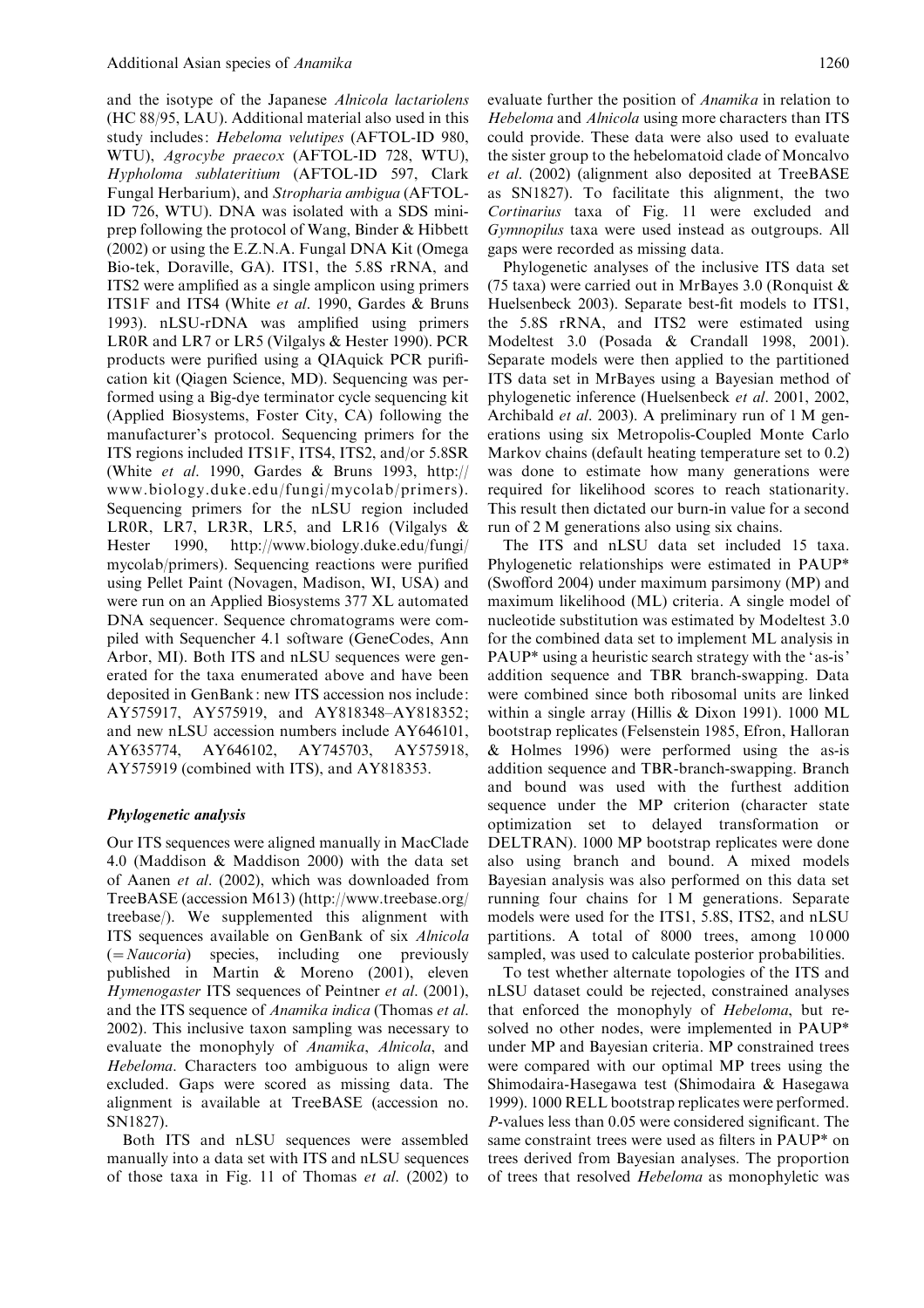

Figs 1–5. Anamika angustilamellata. Fig. 1. Basidiomata. Fig. 2. Lamellar trama, subhymenium, and hymenium with pleurocystidia (shown as shaded cells) and basidia at different stages of development. Fig. 3. Basidiospores. Fig. 4. Cheilocystidia. Fig. 5. Radial section of pileipellis with epicutis (shaded hyphae) and subcutis. Fig. 1 from the holotype; Figs 2–5 from CMU 45194. Bars: Fig.  $1 = 3$  cm; Figs 2,  $4-5 = 20$  um; and Fig.  $3 = 10$  um.

taken to represent the posterior probability of the monophyly of that particular group. If the proportion was less than 5%, the monophyly of the constrained group could be rejected  $(P<0.05)$ .

# TAXONOMY

# Anamika angustilamellata Zhu L. Yang & Z. W. Ge, sp. nov.  $(Figs 1-5)$

### Etym.: Named because of the narrow lamellae.

Pileus 3–10 cm diametro, primo hemisphaericus vel conicoconvexus, brunneus vel luteo-brunneus, dein convexus vel plano-convexus, rugulosus, luteolus vel cremeus, saepe disco brunneo, reliquiis volvae coactis, flocculosis, albidis, glabrescentibus ornatus. Lamellae adnatae vel subdecurrentes, confertae, angustae, primo albidae, dein flavidae, flavae vel pallide aurantiacae, postremo brunneae, lamellulis vulgaribus. Stipes  $5-12 \times 0.5-1.5$  cm, subcylindricus vel sursum attenuatus, primo albidus, cremeus vel flavidus, dein albidus vel griseolus, annulatus. Annulus minutulus, albidus, cremeus vel flavidus, superior, evanescens. Caro alba vel albida,

amarella. Basidia subcylindrica, medio constricta, 4-sporigera. Basidiosporae in cumulo brunneae,  $(9.0-)9.5-11.0(-12.5) \times$  $(6.5-)7.0-8.5(-9.5) \,\text{\mu m}$ , amygdaliformes vel limoniformes, verrucosae, poris germinativis absentibus. Pleurocystidia versiformia vel subfusiformia, saepe mucronata vel rostrata. Cheilocystidia subcylindrica vel angusticlavata. Pileipellis ex epicute e hyphis repentibus, cylindraceis et hypocute e hyphis inflatis, subcellularibus composita. Fibulae praesentes.

Habitatio: terrestris in silvis, prope Castanopsis, Dipterocarpus, Lithocarpus.

Typus: China: Yunnan Province: Yingjiang County, Geduo, 18 July 2003, Z. L. Yang 3753 (HKAS 42927 – holotypus).

Basidiomata (Fig. 1) medium to large-sized. Pileus 3–10 cm diam, hemispherical to conico-convex when young, becoming convex to plano-convex when mature; colour brown to yellow brown or 'Cinnamon-Brown' or somewhat paler (5D5-5D6-5E6-5E7) with paler margin when young, cream to yellowish or 'Cream Color' to 'Cream Buff' (4A2-A3) in age but often with a brownish tinge over the centre; surface usually finely and radially rugulose, slightly viscid when wet; margin incurved when young but expanded or reflexed in age;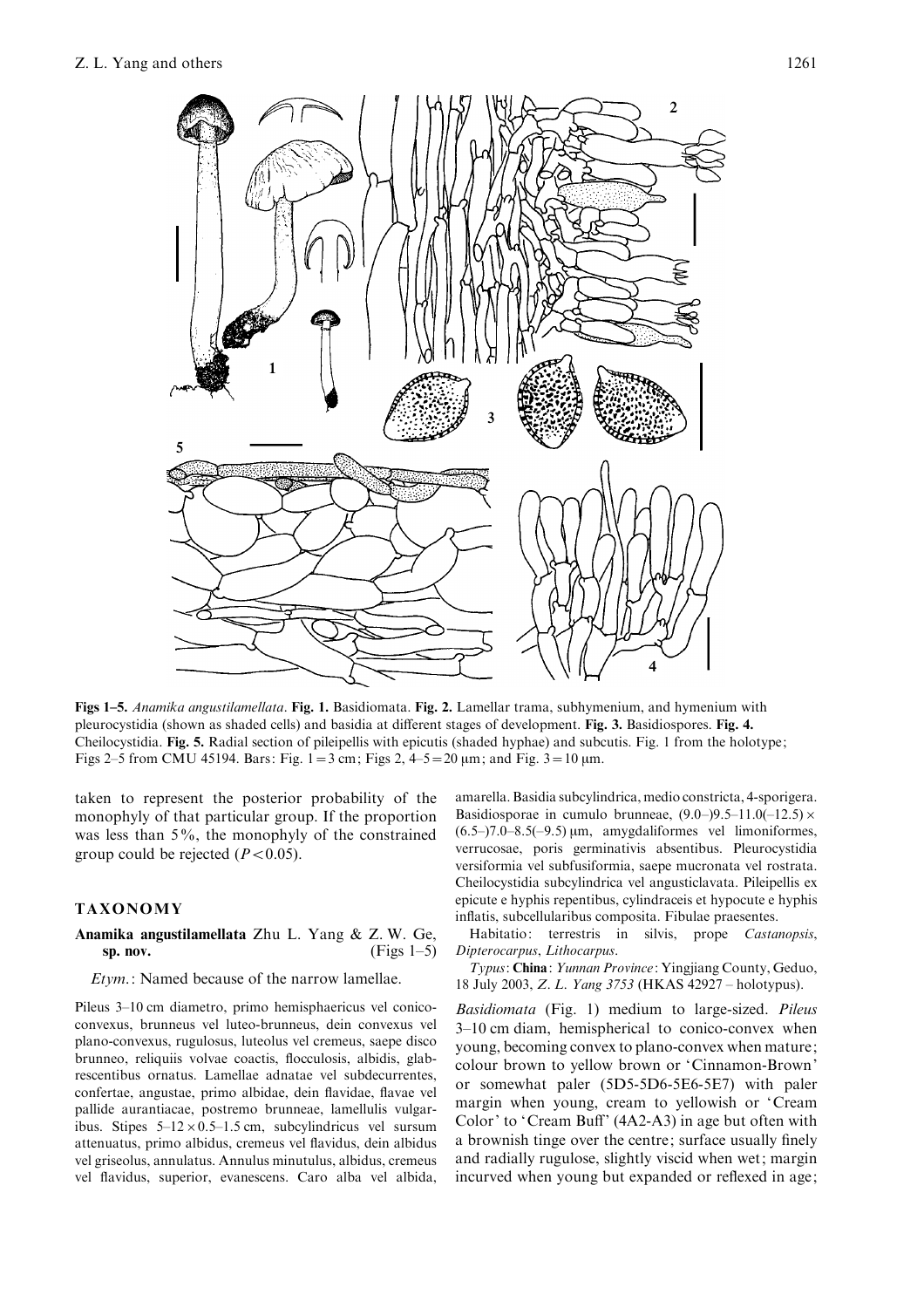veil remnants on surface as small whitish floccose patches that range from 1–2 mm diam, these randomly arranged, soon glabrescent; context white to whitish, not changing. Lamellae adnate to subdecurrent, crowded to very crowded, initially whitish but soon yellowish to yellow or pale orange (3A2-3A4 to 4A2-4A4), becoming light brown to brown or nearly 'Cinnamon-Brown' (6D4-6D6 to 6E4-6E6) when mature, narrow, 1–3 mm wide, lamellulae of 2–3 lengths, edges grayish or paler. Stipe  $5-12 \times 0.5-1.5(-2.0)$  cm, subcylindric or tapering upward, whitish, cream to yellowish or 'Cream Color' to 'Cream Buff' (4A2-4A3) when young, becoming whitish to grayish in age, covered with white to brownish fine squamules or fibrils; context white, solid; base of stipe not swollen. Annulus present, small, concolourous with surface of young stipe, superior, fugacious. Odour indistinct, taste slightly bitter. Spore print brown (7D5-7E5).

Lamellar trama (Fig. 2) composed of regularly arranged filamentous hyphae,  $3-15 \mu m$  diam. Subhymenium (Fig. 2)  $20-30$  µm thick, composed of hyphal elements 3–6 µm wide. Basidia (Fig. 2) (25–)30–40  $\times$ 7-11 µm, subcylindric, usually with one median constriction, sometimes two, 4-spored, on occasion 2-spored, rarely 1-spored, sterigmata  $4-6(-8)$  µm long, basal septa often clamped. Basidiospores (Fig. 3) [140/ 7/6]  $(9-)9.5-11.0(-12.5) \times (6.5-)7-8.5(-9.5) \,\mu m$  [Q =  $(1.06–)1.20–1.47(-1.56), \quad \mathbf{Q} = 1.34 \pm 0.08$ , amygdaliform to subamygdaliform in profile, nearly citriniform in face view, rusty ochraceous to yellowish brown in KOH, thick-walled, acyanophilous, possibly with a cavernous type of ornamentation because of the discontinuity of the epitunica under light microscope (oil immersion), germ pore absent but often with a conspicuous callus, apiculus small. Pleurocystidia (Fig. 2) scattered to abundant, versiform to subfusiform,  $35-45 \times 7-13$  µm, often with a mucronate or rostrate apex, thin-walled, usually with yellowish to yellowish brown contents. Cheilocystidia (Fig. 4) numerous, mostly subyclindric to narrowly clavate,  $25-55 \times$ 6–10 um, or occasionally lanceolate,  $45-130 \times$  $6-10$  um, rarely with a mucronate, rostrate or capitate apex, thin-walled, hyaline. Pileipellis (Fig. 5) consisting of an epicutis and hypocutis; epicutis composed of a thin layer with a few more or less repent filamentous hyphae,  $3-7 \mu m$  diam, thin-walled, often with yellowish to brownish vacuolar pigment, at times with fine incrustations, also sometimes slightly gelatinized; hypocutis composed of subglobose  $(25-50 \times 20-40 \,\mu\text{m})$ to elliptic  $(30-50\times15-25 \text{ }\mu\text{m})$  colourless cells, these thin-walled but at times with fine brownish pigment incrustations. Veil remnants on pileus filamentous,  $2-7 \mu m$  diam, frequently branched, interwoven, sometimes anastomosing, hyaline, thin-walled or more or less so; annular hyphae similar to veil remnant hyphae on the pileus but at times with yellowish brown cell wall and contents. Stipe trama composed of longitudinally arranged, thin-walled hyphae,  $2-15 \mu m$  diam. *Caulo*cystidia  $30-50 \times 6-10$  um, scattered to clustered,

subcylindric to narrowly clavate, often with yellowish to brownish vacuolar pigment, at times hyaline. Clamp connections present and frequent on all parts of the basidiomata.

Habitat: Solitary to scattered or gregarious on soil under Castanopsis, Lithocarpus (Fagaceae), and Dipterocarpus (Dipterocarpaceae); fruiting between July and November in tropical Yunnan, southwestern China and northern Thailand at 560–900 m elev. Possibly forming ectomycorrhizae with Dipterocarpaceae and Fagaceae.

Additional specimens examined: China: Yunnan Province: Mengla County, Menglun, Xishuangbanna Tropical Botanical Garden, 580 m, under cultivated pure stand of Dipterocarpus zeylanicus, 9 Aug. 1988, Z. L. Yang 328 (HKAS 21914); loc. cit., 31 Oct. 1989, Z. L. Yang 878 (HKAS 24855); Menglun, Hill Mangang, associated plants unknown, 800 m, 31 Oct. 1989, Z. L. Yang 894 (HKAS 24859); Menglun, Xishuangbanna Tropical Botanical Garden, 560 m, under Castanopsis indica, 2 Nov. 1989, Z. L. Yang 931 (HKAS 24858). – Thailand: Chiang Mai Province: Chiang Mai City, Doi Suthep, under Dipterocarpus sp., 19 July 2002, R. Sanmee (CMU 45194).

Notes: Anamika angustilamellata is characterized by its medium to large-sized basidiomata, finely rugulose pileus, narrow and crowded lamellae, and subcylindric to narrowly clavate cheilocystidia. It resembles A. indica., the type species of Anamika originally described from India under Hoppea (Dipterocarpaceae) (Thomas et al. 2002). A. indica differs by the smaller basidiomata, smooth pilei, broader lamellae, somewhat shorter basidiospores, and cheilocystidia frequently with a subcapitate, mucronate, or rostrate apex. A. angustilamellata also has velar remnants on the pileus when young and a bitter taste. These characters have not been ascribed to A. indica. A. angustilamellata can be distinguished from A. lactariolens (see below) by the larger basidiomata, narrower lamellae, even base of the stipe, and brown spore deposit. The sizes of the basidiospores of the two taxa are nearly the same.

#### Anamika lactariolens (Clémençon & Hongo) Matheny, comb. nov.

# Basionym: Alnicola lactariolens Clémençon & Hongo, Mycoscience 35: 25 (1994).

Notes: For a complete description of this fungus, see Clémençon & Hongo (1994). This velate species was first described in a Quercus-Pinus forest in Japan. Anamika lactariolens shares several characters in common with Anamika, namely the possession of pleurocystidia, verruculose basidiospores, lack of a pronounced gelatinous pileipellis, and Asian distribution. We also predict this species is ectomycorrhizal as is attributed to An. indica (Thomas et al. 2002). The noteworthy characters of A. lactariolens, however, are the purple brown spore deposit and conspicuous pseudoparenchymatous hypocutis. Hebeloma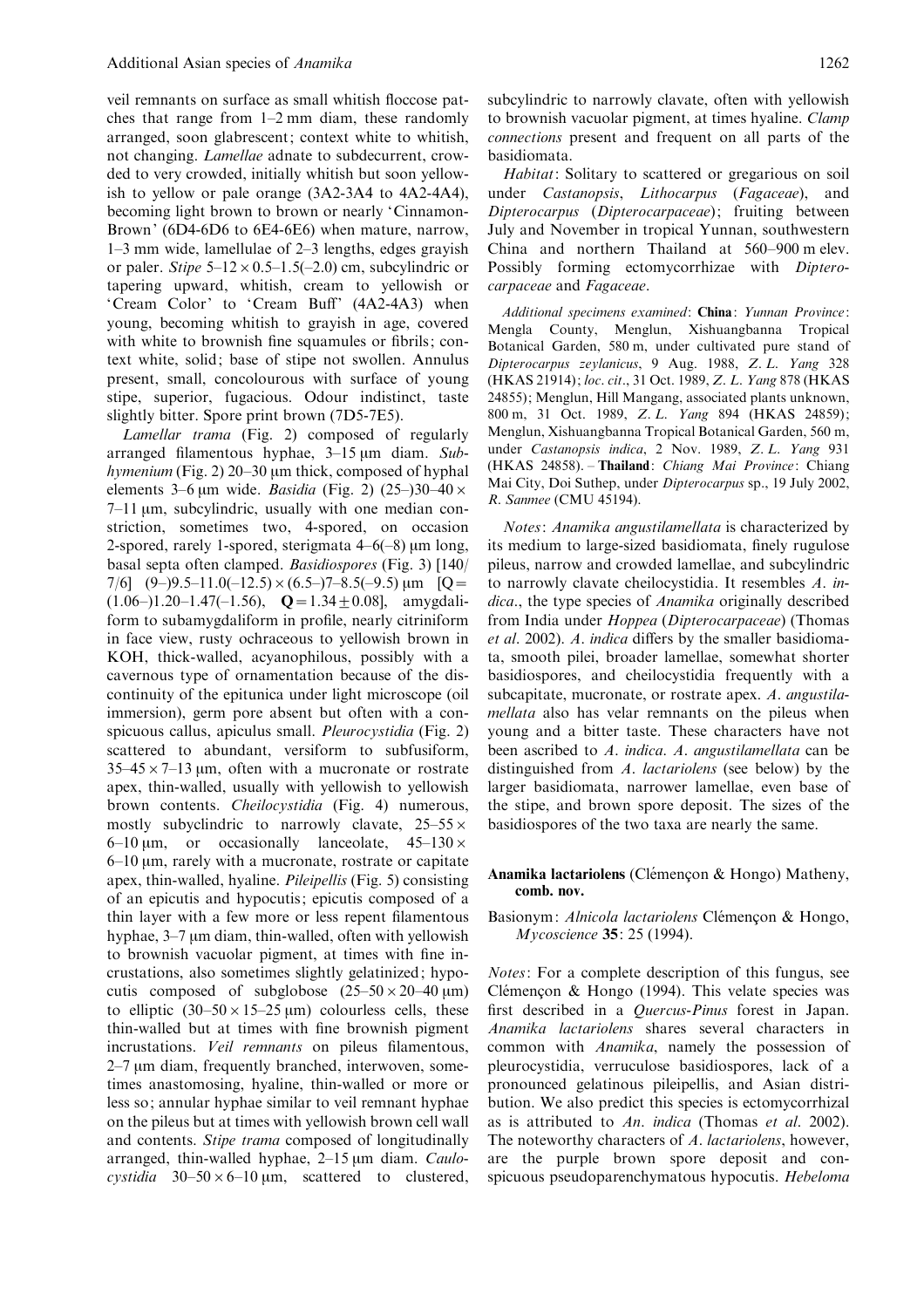sarcophyllum also exhibits a purplish brown spore deposit as pointed out by Clémencon  $\&$  Hongo (1994). An examination of the isotype of Alnicola lactariolens at LAU, however, includes a spore deposit that is dark reddish brown or near 'Argus Brown' of Ridgway (1912). Pleurocystidia can be easily observed in squash mounts, are distinctly rostrate, and differentiated from the slenderly lageniform cheilocystidia.

Species of Alnicola lack pleurocystidia (Singer 1986), which further affirms the generic placement of Al. lactariolens elsewhere. The possession of pleurocystidia among the three species known in Anamika is a shared derived character (synapomorphy), similar to the evolution of pleurocystidia in other agaric groups, for example Inocybe (Kühner 1980, Matheny et al. 2002, Matheny 2005).

Specimen examined: Japan: Shiga Prefecture: Ôtsu City, Tomikawa, in Quercus-Pinus forest, 15 Aug. 1988, T. Hongo & H. Clémencon HC  $88/95$  (TNS-F-237670 – holotype; LAU – isotype).

# RESULTS

The inclusive ITS data set consisted of 75 taxa and 684 characters, of which sites 38–41 and 516–525 were excluded due to alignment ambiguities. A Tamura-Nei (TN) model including gamma-distributed substitution rates was estimated for the ITS1 partition; a Jukes-Cantor (JC) model with no rate heterogeneity was estimated for the 5.8S rRNA gene; and a Hasegawa-Kishino-Yano (HKY) model including gammadistributed substitution rates was estimated for the ITS2 partition. Because MrBayes does not permit an implementation of the TN model, we chose the next most complex model, GTR or general time-reversible, for the ITS1 partition. According to Ronquist, Huelsenbeck & van der Mark (2005), Bayesian inference is relatively robust to slight over-parameterization of models. Adenine-thymine (AT) bias was not acute in estimates of base composition. A preliminary Bayesian analysis of 1 M generations established the Markov chains were reaching stationary likelihood scores after 100 000 generations. We then used this 10% threshold as our burn-in value in a subsequent run using 2 M generations. The tree shown in Fig. 6 is a majorityrule consensus tree of 18 000 trees. Only posterior probabilities (PP) greater than or equal to 0.95 are shown.

Fig. 6 indicates strong support for the monophyly of a clade containing Hebeloma, Alnicola lactariolens, and the Anamika accessions (shown in large light grey box). A weakly supported clade containing eight other Alnicola ITS sequences and the *Hymenogaster* species is placed as the sister group of the Hebeloma-Anamika-Alnicola lactariolens clade. Eight Alnicola taxa form a poorly supported grade from which a poorly supported monophyletic Hymenogaster is derived. The isotype of

Alnicola lactariolens, the two accessions of An. angustilamellata, and An. indica form a strongly supported monophyletic group (shaded in dark grey box). Alnicola lactariolens is the sister group of Anamika indica plus A. angustilamellata. The two accessions of A. angustilamellata form a monophyletic group. These results also suggest the paraphyly of Hebeloma with Anamika occupying a nested position within it. However, there is no strong support for any node that anchors Anamika at any position within Hebeloma. The entire backbone of this portion of the tree is not well-supported.

We assembled a combined data set of ITS and nLSU sequences of 15 taxa to determine if adding more characters might resolve the position of Anamika. This data set included 1646 sites. ITS positions 182–184, 462–464, and 486–493 were excluded due to alignment ambiguity. No sites within the nLSU partition were excluded. A general-time-reversible (GTR) model including a proportion of invariable sites with gammadistributed substitution rates at the remaining sites was estimated as the best-fit model to the combined data. Fig. 7 shows the ML tree  $(-\ln=5089.44)$ . Branches that differ from the strict consensus of four MP trees are indicated with asterisks. However, none of these branches receive more than 50% of the bootstrap proportions (BP). As in the ITS analysis, Anamika plus Alnicola lactariolens form a well-supported monophyletic group that is nested within Hebeloma with moderate support. This result is consistent with the strict consensus MP tree and a Bayesian 50% majorityrule consensus tree although Hebeloma is completely unresolved. The arrangements of Hypholoma and Stropharia, on one hand, and the Agrocybe praecox accessions, on the other, are inconsistent depending on the phylogenetic method used. However, their positions are poorly supported no matter the method. That is, with these data the sister group of the clade comprising Hebeloma, Alnicola, and Hymenogaster (hebelomatoid clade of Moncalvo et al. 2002) cannot be determined.

When we constrained *Hebeloma* as a monophyletic group in the ITS and nLSU dataset, the resulting four constrained MP trees were only 3 steps longer than the four optimal MP trees. None of the constrained trees (monophyletic *Hebeloma*) were significantly worse  $(P=0.819-0.452)$  than optimal trees (paraphyletic Hebeloma) using the Shimodaira-Hasegawa test. In addition, only 526 of 8000 Bayesian trees of ITS and nLSU data set support the monophyly of Hebeloma  $(P=0.066)$ . However, the inclusive ITS data set is even more decisive with only 11 of 18 000 Bayesian trees supporting the monophyly of *Hebeloma* ( $P=0.0006$ ). Nevertheless, there is no strong consensus to transfer Anamika and Alnicola lactariolens to Hebeloma. Thus, most data presented in this study, including morphological data, support the placement of our new species in the genus Anamika and the transfer of Alnicola lactariolens to Anamika.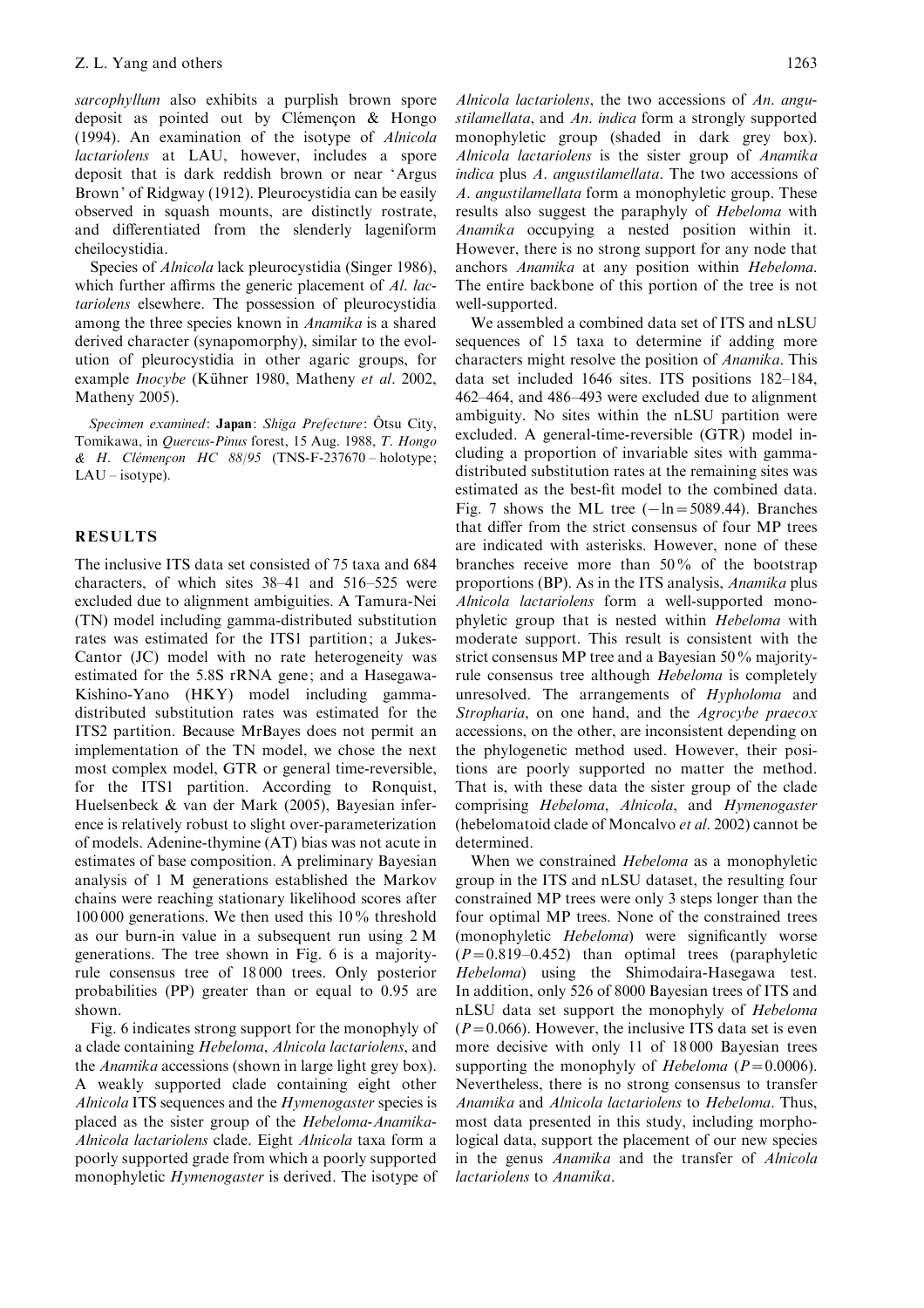

 $-0.005$  substitutions/site

Fig. 6. The majority-rule Bayesian consensus tree of 18 000 trees using ITS sequence data and mixed models of DNA substitution. Hebeloma, Alnicola lactariolens, and three Anamika accessions form a monophyletic group in the light grey box. Alnicola lactariolens and the Anamika accessions form a monophyletic group in the nested dark grey box. Values above branches refer to the posterior probability of that clade. Only values equal or greater than 0.95 are shown.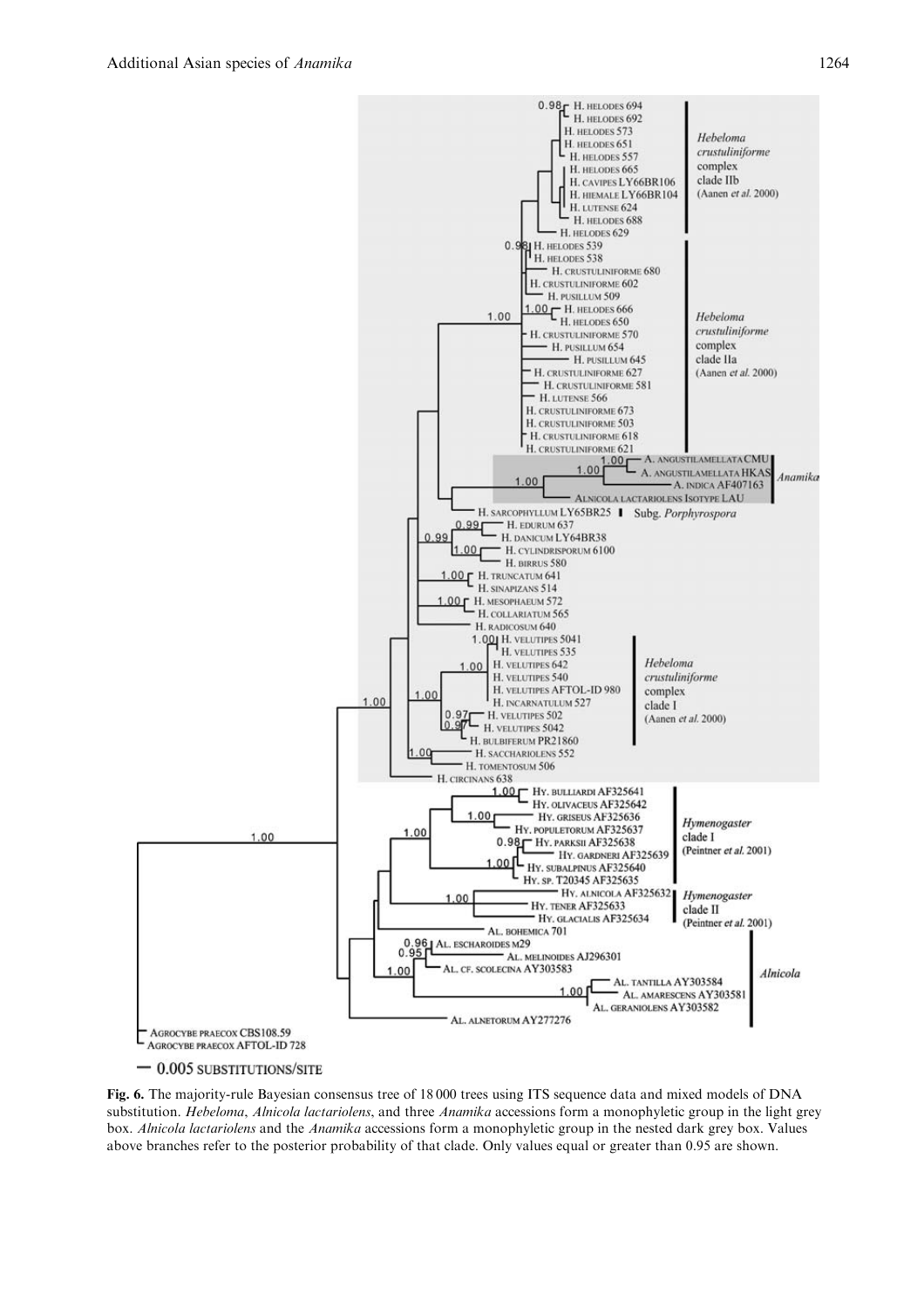

Fig. 7. The tree with the highest likelihood using ITS and nLSU sequences and maximum likelihood (ML) with a GTR model and rate heterogeneity parameters. The hebelomatoid clade is indicated in the grey box. The genera Alnicola, Hebeloma, and Anamika are indicated. ML and MP bootstraps greater than 50% are indicated above and below branches, respectively. Bayesian posterior probabilities  $>0.95$  are indicated to the left of ML bootstrap values. Asterisks indicate that the branch is collapsed in the strict consensus of the four MP trees.

# DISCUSSION

# Additional Asian species of Anamika

The goals of this study were to evaluate the generic placement and specific level status for unidentified Asian material with morphological affinities to the dark-spored agaric genus Anamika, a monotypic genus originally described from India. Molecular phylogenies (Figs 6–7) strongly support the monophyly of Anamika indica (the type), two accessions of An. angustilamellata, and the isotype of Alnicola lactariolens. These three species constitute the anamika clade, which we refer to as the genus Anamika. Both Chinese and Thai material of Anamika angustilamellata and the isotype of the Japanese Alnicola lactariolens share with Anamica indica the possession of pleurocystidia, verruculose basidiospores, and lack of a pronounced gelatinous pileipellis, perhaps the most salient morphological

characters of Anamika. Additionally, they are possibly ectomycorrhizal with plants of the *Dipterocarpaceae* and Fagaceae.

Fig. 6 also shows (but with  $< 0.95$  PP) a sister group relationship between Hebeloma sarcophyllum and Anamika. Hebeloma sarcophyllum is distinguished in part by its purplish (to reddish) brown spore deposit and is treated by Singer (1986) in subgenus Porphyrospora. However, Smith, Evenson & Mitchell (1983) believed spore deposit colour to intergrade too much among veiled and non-veiled species of Hebeloma to be used taxonomically. H. sarcophyllum, to our knowledge, does not possess pleurocystidia and is not strongly supported in the clade containing *Anamika*. For these reasons, we prefer not to transfer H. sarcophyllum to Anamika. Attention should also be brought to the rather robust H. victoriense described from the Melbourne area in Victoria, Australia; the authors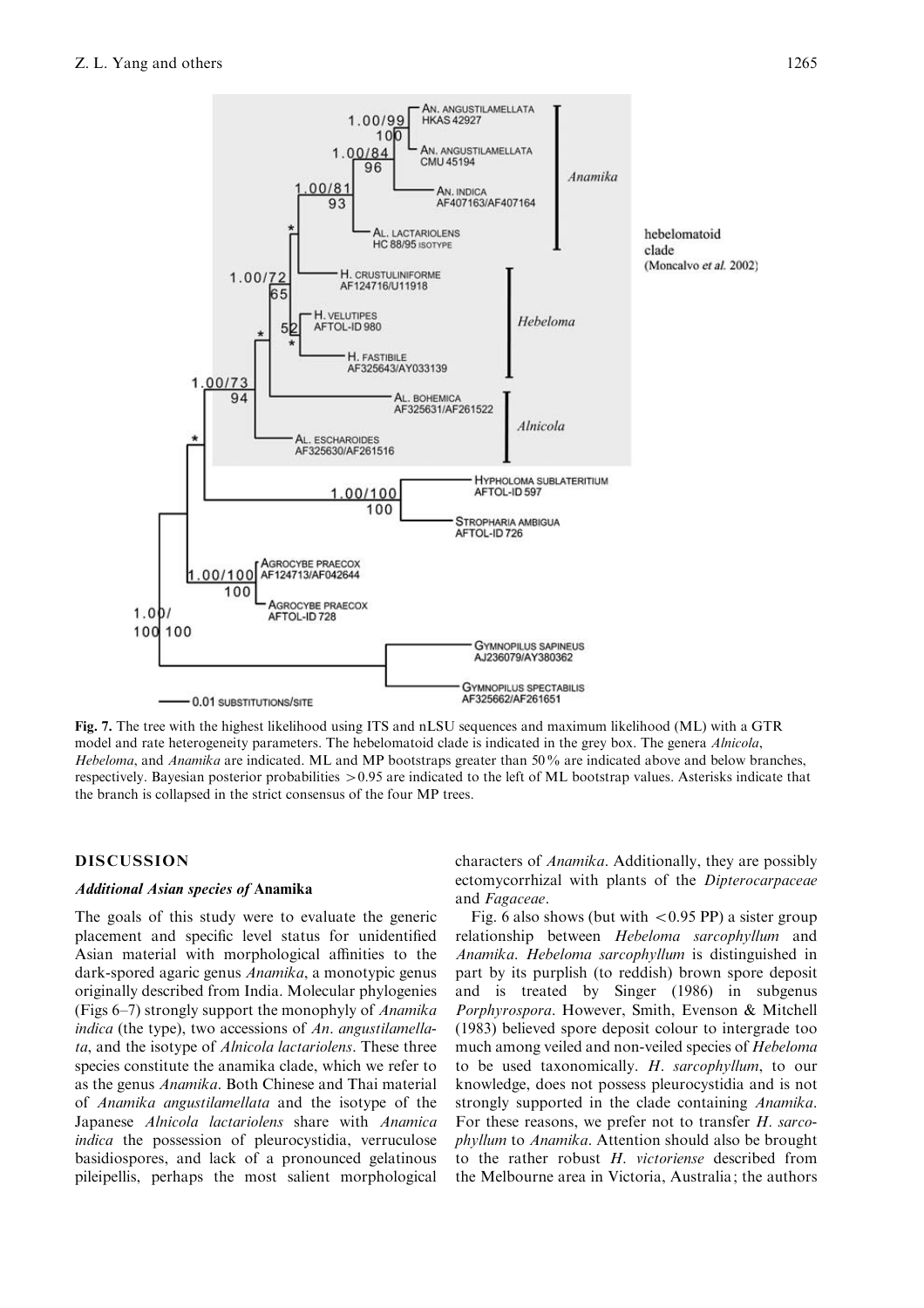ascribe a vinaceous brown spore deposit to this species, but pleurocystidia are reported as absent (Holland & Pegler 1983).

#### Anamika and the ambiguous status of Hebeloma

Members of Anamika can be distinguished most easily from Hebeloma (Singer 1986) and Alnicola by the possession of pleurocystidia. However, both of these genera (and agarics in general) are very poorly known in China and elsewhere in Asia (Horak 1987). Unlike previous analyses (Aanen et al. 2000, Peintner et al. 2001, Thomas et al. 2002), our results using Bayesian and maximum likelihood methods raise the possibility that Hebeloma is not monophyletic (Figs 6–7). However, when Hebeloma is constrained to be monophyletic, this arrangement cannot be statistically rejected in all cases. Given that the weight of ITS and nLSU-rDNA evidence does not point conclusively to a paraphyletic Hebeloma at this time, we continue to recognize the genus Anamika, now known to include three Asian species: A. angustilamellata, A. lactariolens, and A. indica. If additional evidence strongly confirms Hebeloma to be paraphyletic, with Anamika nested within it, then Anamika might best be considered a synonym of Hebeloma.

Sister group relationships to the hebelomatoid clade are not strongly supported in this study although previous studies have shown parsimony bootstrap support  $>50\%$  for *Agrocybe praecox* as the sister-group (Moncalvo et al. 2000, Thomas et al. 2002). Variable regions of alternative genes, for example, rpb1 and rpb2 (Matheny et al. 2002, Matheny & Ammirati 2003, Kropp & Matheny 2004, Wang et al. 2004, Matheny 2005) could be considered to help resolve the ambiguous status of Hebeloma in relation to Anamika as well as other groups within the hebelomatoid clade (Moncalvo et al. 2002), viz. Alnicola and Hymenogaster.

#### ACKNOWLEDGEMENTS

We are grateful to Saisamorn Lumyong, Rarunee Sanmee, and Rampai Kodsueb for sharing material used in this study. We thank Pierre-Arthur Moreau for bringing Alnicola lactariolens to our attention and providing the isotype; and Tsuyoshi Hosoya of the National Science Museum, Tsukuba, Japan for providing us with the holotype. Thanks are also due to Zheng Wang, Manfred Binder, and Henrik Nilsson for their analytical help and to the constructive comments of two anonymous reviewers and the editor. This study is jointly supported by the National Natural Science Foundation of China (No. 30470010) and a NSF grant to D.S.H. (DEB 0228657).

#### REFERENCES

- Aanen, D. K., Kuyper, T. W., Boekhout, T. & Hoekstra, R. F. (2000) Phylogenetic relationships in the genus Hebeloma based on ITS1 and 2 sequences, with special emphasis on the Hebeloma crustuliniforme complex. Mycologia 92: 269–281.
- Archibald, J. K., Mort, M. E. & Crawford, D. J. (2003) Bayesian inference of phylogeny: a non-technical primer. Taxon 52: 187–191.
- Clémençon, H. & Hongo, T. (1994) Notes on three Japanese Agaricales. Mycoscience 35: 21–27.
- Efron, B., Halloran, E. & Holmes, S. (1996) Bootstrap confidence levels for phylogenetic trees. Proceedings of the National Academy of Sciences, USA 93: 7085–7090.
- Felsenstein, J. (1985) Confidence limits on phylogenies: an approach using the bootstrap. Evolution 39: 783–791.
- Gardes, M. & Bruns, T. D. (1993) ITS primers with enhanced specificity for basidiomycetes – application to the identification of mycorrhizae and rusts. Molecular Ecology 2: 113–118.
- Hillis, D. M. & Dixon, M. T. (1991) Ribosomal DNA: molecular evolution and phylogenetic inference. Quarterly Review of Biology  $66 \cdot 411 - 453$
- Holland, A. A. & Pegler, D. N. (1983) Hebeloma victoriense and the genus Metraria. Transactions of the British Mycological Society 80: 157–186.
- Horak, E. (1987) Agaricales from Yunnan, China I. Transactions of the Mycological Society of Japan 28: 171–188.
- Huelsenbeck, J. P., Larget, B., Miller, R. E. & Ronquist, F. (2002) Potential application and pitfalls of Bayesian inference of phylogeny. Systematic Biology 51: 673–688.
- Huelsenbeck, J. P., Ronquist, F., Nielsen, R. & Bollback, J. P. (2001) Bayesian inference of phylogeny and its impact on evolutionary biology. Science 294: 2310–2314.
- Kornerup, A. & Wanscher, J. H. (1981) Taschenlexikon der Farben. 3rd edn. Muster-Schmidt Verlag, Göttingen.
- Kropp, B. R. & Matheny, P. B. (2004) Basidiospore homoplasy and variation in the Inocybe chelanensis group in North America. Mycologia 96: 295–309.
- Kühner, R. (1980) Les Hyménomycetes agaricoïdes. Bulletin de la Société Linnéenne de Lyon, numéro spécial 49: 1–1027.
- Maddison, D. R. & Maddison, W. P. (2000) MacClade 4 : analysis of phylogeny and character evolution. Sinauer Associates, Sunderland, MA.
- Martin, M. P. & Moreno, G. (2001) Molecular data confirm Setchelliogaster tenuipes and S. rheophyllus as Cortinariales. Mycotaxon 78: 257–263.
- Matheny, P. B. (2005) Improving phylogenetic inference of mushrooms with RPB1 and RPB2 nucleotide sequences (Inocybe; Agaricales). Molecular Phylogenetics and Evolution 35: 1–20.
- Matheny, P. B. & Ammirati, J. F. (2003) Inocybe angustispora, I. taedophila, and Cortinarius aureifolius: an unusual inocyboid Cortinarius. Mycotaxon 88: 401–407.
- Matheny, P. B., Liu, Y. J., Ammirati, J. F. & Hall, B. D. (2002) Using RPB1 sequences to improve phylogenetic inference among mushrooms (Inocybe, Agaricales). American Journal of Botany 89: 688–698.
- Moncalvo, J.-M., Lutzoni, F. M., Rehner, S. A., Johnson, J. & Vilgalys, R. (2000) Phylogenetic relationships of agaric fungi based on nuclear large subunit ribosomal DNA sequences. Systematic Biology 49: 278–305.
- Moncalvo, J.-M., Vilgalys, R., Redhead, S. A., Johnson, J. E., James, T. Y., Aime, M. C., Hofstetter, V., Verduin, S. J. W., Larsson, E., Baroni, T. J., Thorn, R. G., Jacobsson, S., Clémençon, H. & Miller, O. K. jr (2002) One hundred and seventeen clades of euagarics. Molecular Phylogenetics and Evolution 23: 357–400.
- Peintner, U., Bougher, N. L., Castellano, M. A., Moncalvo, J.-M., Moser, M. M., Trappe, J. M. & Vilgalys, R. (2001) Multiple origins of sequestrate fungi related to Cortinarius (Cortinariaceae). American Journal of Botany 88: 2168–2179.
- Posada, D. & Crandall, K. A. (1998) Modeltest: testing the model of DNA substitution. Bioinformatics 14: 817–818.
- Posada, D. & Crandall, K. A. (2001) Selecting the best-fit model of nucleotide substitution. Systematic Biology 50: 580–601.
- Ridgway, R. (1912) Color Standards and Color Nomenclature. R. Ridgway, Washington, DC.
- Ronquist, F. & Huelsenbeck, J. P. (2003) MrBayes 3: Bayesian phylogenetic inference under mixed models. Bioinformatics 19: 1572–1574.